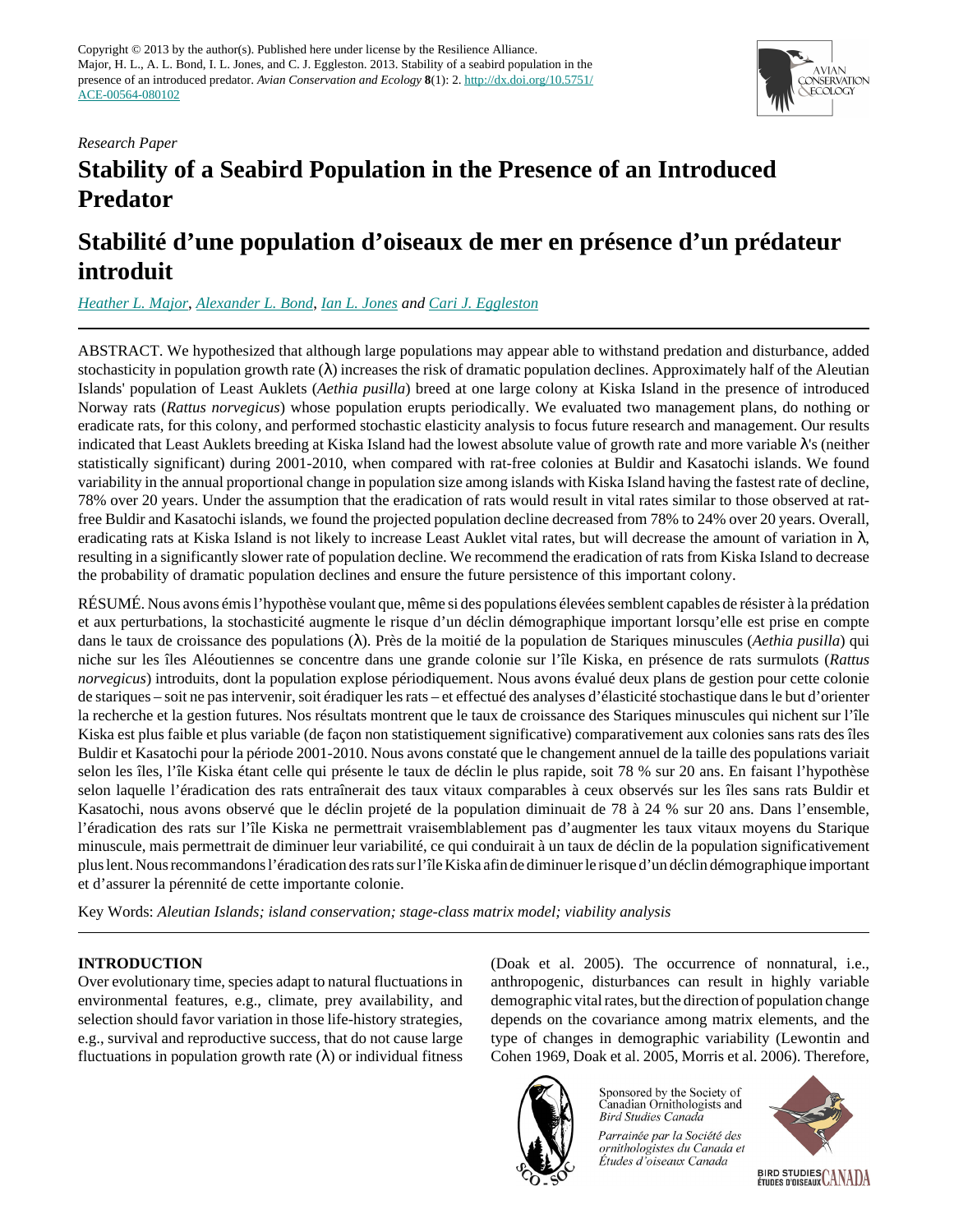to manage a population effectively, understanding any factor that increases variability in  $\lambda$  is important.

Least Auklets (*Aethia pusilla*) are small (~85 g), socially monogamous seabirds that breed in small rock crevices at a few large colonies on the Aleutian Islands and other remote islands in the Bering and Okhotsk Seas (Bédard 1969, Knudtson and Byrd 1982, Kondratyev et al. 2000, Bond et al. 2013). They are one of the most abundant seabirds in the North Pacific Ocean, have relatively high adult survival, approximately 84%, an annual clutch size of one, and an average reproductive success of 0.5-0.7 chicks fledged per pair per year (Bond et al. 2013). There are several million Least Auklets breeding in the Aleutian Islands, with perhaps half of these breeding at Kiska Island (Byrd et al. 2005).

Norway rats (*Rattus norvegicus*) are opportunistic predators and can rely heavily on seabirds. Stomach content and stableisotope analyses revealed that Least Auklets made up at least 11% (range of 0-50%) of rat diet at the Kiska Island auklet colony (Major et al. 2007, Eggleston 2010). Observed hoarding of adult Least Auklets early in the breeding season at Kiska Island may have severe conservation implications because older, more experienced seabirds generally begin attending colonies earlier in the breeding season, before younger breeders and subadults (Hedgren 1980, Piatt et al. 1990, Jones 1992). Early season hoarding by rats may therefore selectively remove older, more experienced individuals contributing to low auklet reproductive rates (Major and Jones 2005). Indirect effects are therefore likely playing a large and important role in Least Auklet annual survival and reproductive success at Kiska Island (Major et al. 2006). Furthermore, disturbance and egg predation at Kiska Island results in early abandonment of Least Auklet adults at the colony site, contributing to higher than normal adult survival in years of low reproductive success, and lower adult survival in years with average reproductive success (Major et al. 2006). Increased variability in vital rates at Kiska Island due to disturbance and predation by introduced rats was therefore expected.

The objective of this study was to understand how increased variability in vital rates due to an introduced predator affects a large population, using the case of Least Auklets breeding in the western Aleutian Islands as an example. We hypothesized that increased variability in vital rates due to predation and disturbance by introduced rats at Kiska Island was driving population trends. Specifically, we predicted that  $\lambda$  would not differ between Kiska Island, and nearby Kasatochi and Buldir islands, free of introduced predators, but yearly variation in vital rates, survival, and recruitment would be greatest at Kiska Island, resulting in an increased rate of population decline. In addition, we evaluated the stochastic elasticities of  $\lambda$  to a change in Least Auklet matrix elements to better understand where future research should be focused (Heppell et al. 2000). We used population models to evaluate two management options, (1) do nothing or (2) eradicate rats, and assessed the viability of the Least Auklet population breeding at Kiska Island by projecting population trends under a varying number of 'bad years,' i.e., when environmental fluctuations and/or rat predation/disturbances are greatest resulting in the lowest  $\lambda$ observed.

## **METHODS**

#### **Study site**

Our study was conducted on three islands located in a 585 km span across the Aleutian archipelago: Buldir, Kasatochi, and Kiska in the Alaska Maritime National Wildlife Refuge (AMNWR; Fig. 1). Buldir Island (52°23'N, 175°55'E) located in the Near Islands group is 1929 ha and 656 meters above sea level. There are an estimated 140,000 breeding Least Auklets at Buldir Island and no introduced predators (Byrd et al. 2005). Kasatochi Island (52°11'N, 175°31'W) located in the Andreanof Islands group is 505 ha and 314 meters above sea level. There are an estimated 15,000 breeding Least Auklets at Thundering Talus, Kasatochi Island (Byrd et al. 2005). In 1984, introduced Arctic foxes (*Vulpes lagopus*) were eradicated from Kasatochi Island releasing breeding birds from predation and disturbance (Ebbert and Byrd 2002). In August 2008, a catastrophic volcanic eruption buried the colony site at Kasatochi Island in ash (Williams et al. 2010). Kiska Island (52°08'N, 177°37'E) located in the Rat Islands group is 27,769 ha and 1220 meters above sea level. Despite the introduction of Norway rats during military occupation in the 1940s, there are an estimated 1.2 million breeding Least Auklets on two lava domes at Kiska Island (Murie 1959, Byrd et al. 2005). This site also supports over 600,000 breeding Crested Auklets (*Aethia cristatella*) that are similarly exposed to rat predation (Byrd et al. 2005, Bond et al., *in press*). In 1987, Arctic foxes were eradicated from Kiska, possibly resulting in an escalation of rat predation and disturbance on auklets as has been seen in other systems with mesopredators (Rayner et al. 2007).

**Fig. 1**. Map of the North Pacific Ocean showing the locations of Buldir, Kasatochi, and Kiska islands, Alaska.

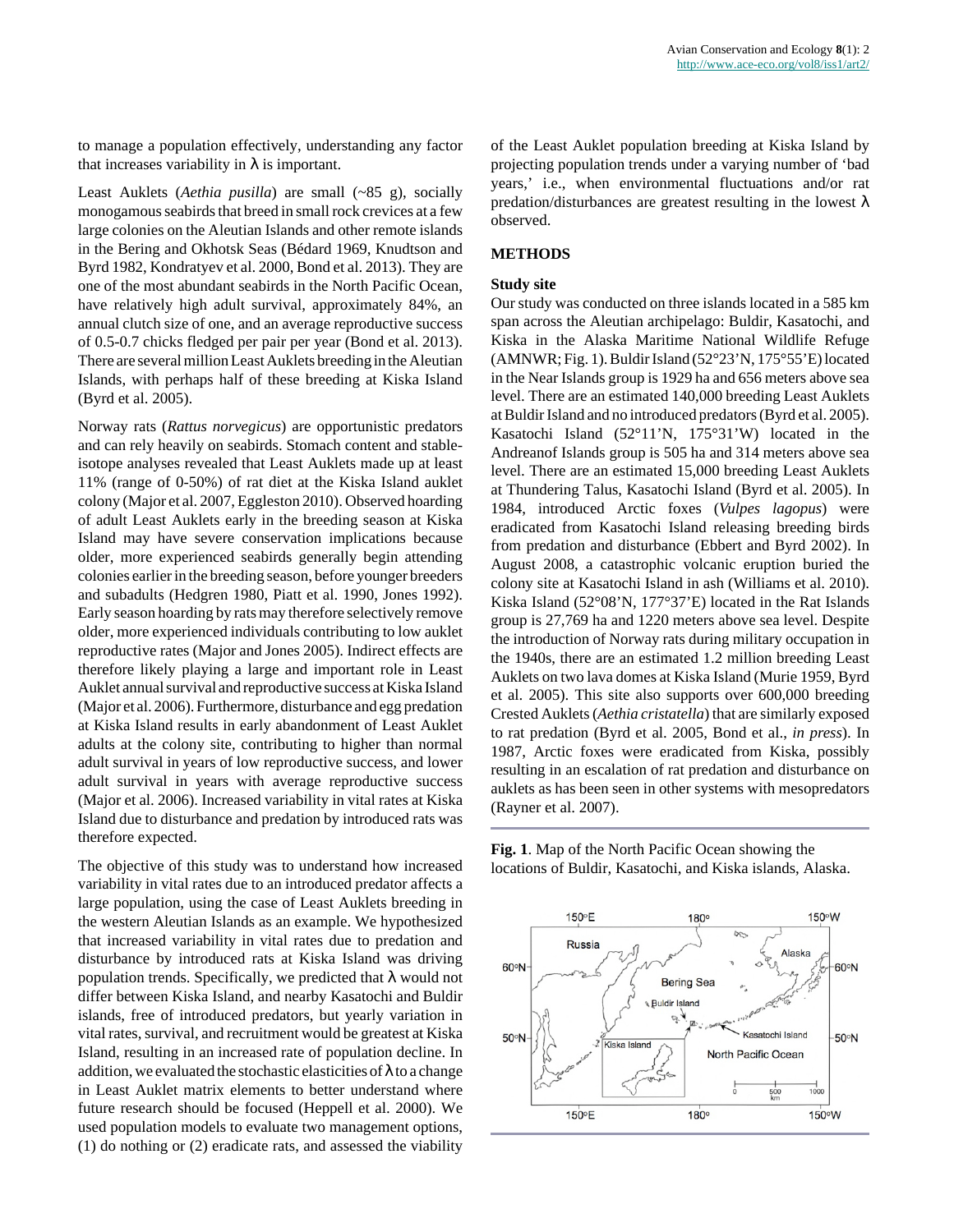Kiska, Buldir, and Kasatochi islands are experiencing some habitat loss through encroaching vegetation, but Kiska is the only island among the three with an introduced predator. These islands experience similar oceanographic and climate conditions, and have similar vegetation and native predator communities. We therefore believe the effects of anthropogenic-related mortality, i.e., introduced rats, can be determined by comparing the demographic rates of the rataffected Kiska Island population, and the unaffected Buldir and Kasatochi Island populations, as has been done in other studies (Wiese et al. 2004).

## **Least Auklet demography**

Data on Least Auklet reproductive success, i.e., number of chicks fledged per pair per year, and adult survival from 1990-2010 at Buldir Island, 1996-2007 at Kasatochi Island, and 2001-2010 at Kiska Island, were collected during ongoing, long-term monitoring programs supported by AMNWR (Bond and Jones 2008, Buchheit and Ford 2008, Payne 2008, Tucker et al. 2010, Bond et al. 2011). Data on annual adult survival and/or reproductive success could not be collected at Buldir Island in 1999, Kasatochi Island in 2008, or from Kiska Island in 2005 because of logistical constraints during those breeding seasons.

Reproductive success, i.e., recruitment to the juvenile stage through adult reproduction, was estimated by locating, marking, and monitoring Least Auklet breeding crevices once every four to seven days from late May through early August (Bond et al. 2011). Each nest was assigned a fate after fledging, and reproductive success was calculated as the proportion of total eggs laid that resulted in a fledged chick.

Adult survival analysis was estimated by capturing Least Auklets for marking with color bands, using noose carpets set on the colony surface within a single 50 m² (surface area) study plot on each island (Jones et al. 2002). Age class, adult or subadult, was determined, but sex of each individual in the sample was unknown because of the absence of sexual dimorphism in Least Auklets. Subadult birds, two-year-olds, identified by criteria described by Jones and Montgomerie (1992) and Jones (1993), were not color banded and not included in survival analyses. Resightings of color-marked auklets were made daily, except during bad weather conditions, from mid-May to early August, which encompassed the birds' laying, incubation, and chick-rearing periods.

Local adult annual survival and recapture rates were estimated using Cormack-Jolly-Seber models and methods as described by Lebreton et al. (1992), Burnham and Anderson (2002), and Jones et al. (2002), with the program MARK (White and Burnham 1999). We defined a global model (Burnham and Anderson 2002, Anderson and Burnham 1999) in which survival and recapture rates were allowed to vary over time and among islands. We restricted our candidate model set to the global model plus 15 reduced parameter models to avoid a large number of models, many with poor fit. We determined the goodness-of-fit of our global model to the data using a parametric bootstrap approach. From these bootstraps, we extracted the mean of the model deviance and extrabinomial variation  $(\hat{c})$ . The observed deviance and  $\hat{c}$  were divided by the mean of the bootstrapped values, and the higher of the two values was taken as the estimate of *c*. ^

We used an information theoretic approach to rank our candidate models using Akaike's information criterion (Akaike 1974) for small sample sizes, correcting for overdispersion by including an estimate of model overdispersion  $(\hat{c})$  for the global model. We used  $QAIC_c$  and QAIC*<sup>c</sup>* weights (*w<sup>i</sup>* ) to evaluate model likelihood (Akaike 1974, Burnham and Anderson 2002), and then used model averaging to generate parameter estimates and unconditional standard errors.

Consistent with a postbreeding census, the first annual survival estimate for each island occurs one year after the initial monitoring began and encompasses survival during the following winter and summer. Estimates of annual juvenile survival are unavailable for Least Auklets or any other similarsized alcid species. We used estimates of annual adult survival for juvenile survival, even though adult survival is likely higher than juvenile survival. The consequence of this assumption is likely an underestimation of population declines.

## **Population model**

## *Basic matrix analyses*

We developed a Lefkovitch, stage-class matrix model with no density dependence because any density dependent factors, especially those in relation to available habitat, are reflected in the observed vital rates, and a postbreeding census (Lefkovitch 1965, Caswell 2001). This approach simulated the growth of a structured population in an independently and identically distributed stochastic environment, and was used because of the absence of demographic data for each age class. Our life cycle and corresponding population projection matrix (Fig. 2) were split into two stages, juveniles and adults, where juveniles were all prebreeding individuals, and adults were all sexually mature individuals. When individual juveniles survive, they either remain in the juvenile stage or mature into the adult stage, whereas new individuals are added to the juvenile stage through the reproductive output of adults (Fig. 2). Individual adults can survive and remain in the adult stage, but do not mature into another stage. New individuals are added through maturation from the juvenile stage (Fig. 2). Our model year starts on August 1, after the breeding season ends such that the juvenile stage includes all those individuals that fledged prior to August, i.e., all individuals that were recruited into the juvenile stage through the reproductive output of adults, and all those that did not mature into the adult stage.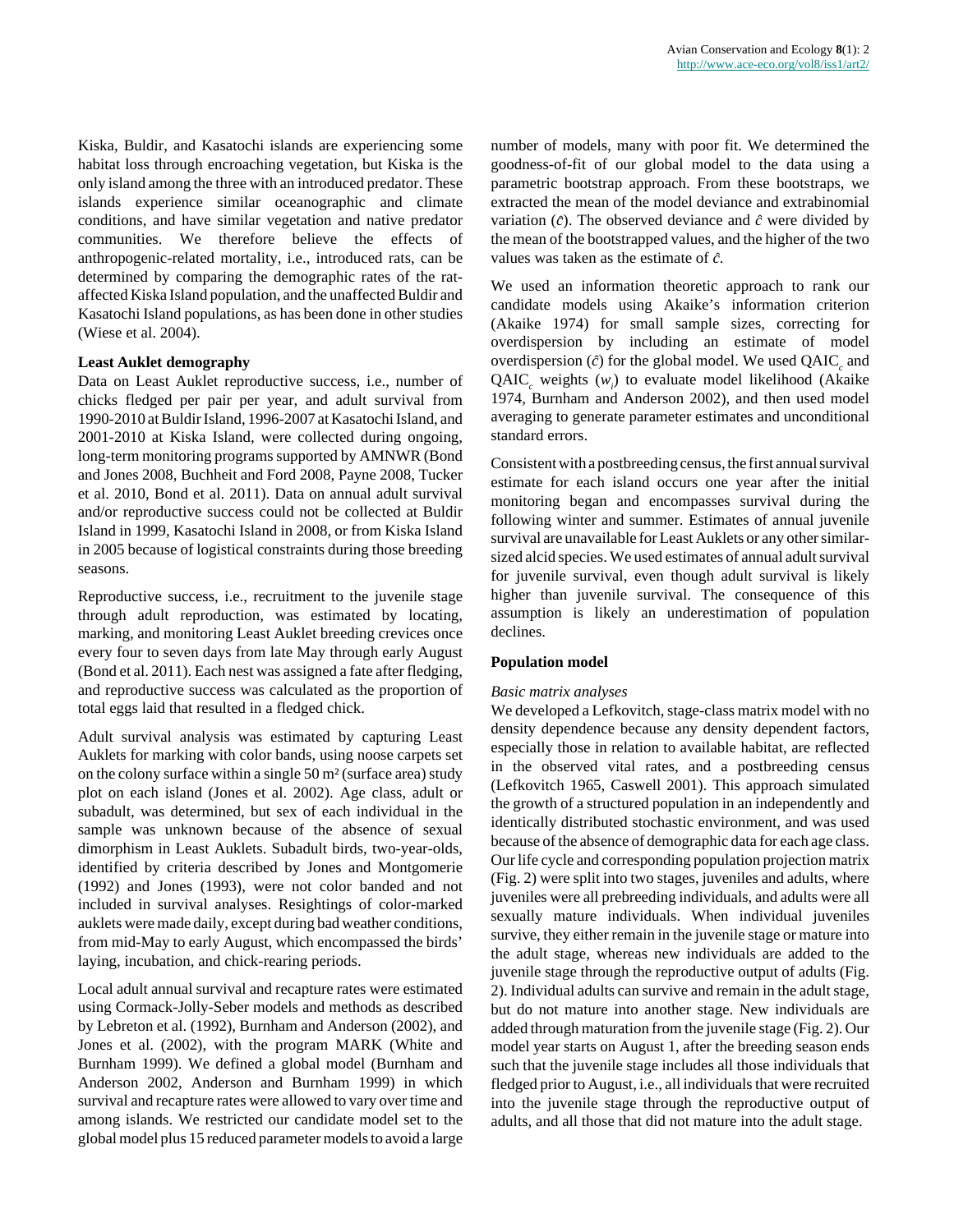**Fig. 2**. Life cycle graph for the stage-classified model and corresponding population projection matrix for Least Auklets  $(Aethia pusilla)$  where  $P_1$  represents juvenile survival (from fledging through two year olds),  $F_{2}$  adult fecundity (includes survival from egg stage through fledging, the proportion of birds breeding, and a clutch size of  $0.5$ ),  $G<sub>1</sub>$  maturation (probability of surviving the juvenile phase and becoming an adult), and  $P_2$  adult survival (all individuals older than two).



We constructed 35 2×2 population projection matrices summarizing the survival, growth, and fecundity of Least Auklets at each of the three islands (Appendix 1) where  $\sigma$ <sub>i</sub> is the annual survival of an individual in stage  $i$ ,  $\gamma$ <sub>1</sub> the proportion of juveniles that mature into adults, and  $T_i$  the time spent in the juvenile stage.

$$
\gamma_1 = \frac{\left(\frac{\sigma_1}{\lambda}\right)^{T_1} - \left(\frac{\sigma_1}{\lambda}\right)^{T_1 - 1}}{\left(\frac{\sigma_1}{\lambda}\right)^{T_1} - 1} \tag{1}
$$

of  $\lambda$  was calculated. This approach was repeated until a matrix whose entries were compatible with its own eigenvalues was stage distribution and calculated: We used an iterative approach to calculate  $\lambda$ , where  $\lambda$  was set  $\lambda$  1.0 initially and matrix approach approach addressed i.e.  $\lambda$ . at 1.0 initially, and matrix entries were calculated, i.e.,  $\gamma_1$ ,  $P_1$ ,  $P_2$ ,  $P_3$ ,  $P_4$ ,  $P_5$ ,  $P_6$ ,  $P_7$ ,  $P_8$ ,  $P_9$ ,  $P_1$ ,  $P_2$ ,  $P_4$ ,  $P_5$ ,  $P_6$ ,  $P_7$ ,  $P_8$ ,  $P_9$ ,  $P_1$ ,  $P_2$ ,  $P_3$ ,  $P_4$ ,  $P_5$ ,  $P_2, G_1,$  and  $F_2$ . Using these new matrix values, a second estimate converged upon (Caswell 2001). We assumed a stable withinthese new<br>This anny  $\frac{1}{2}$  terative approach to calculate λ, where λ was entries v

$$
P_1 = \sigma_1 (1 - \gamma_1) \tag{2}
$$

$$
P_2 = \sigma_2 \tag{3}
$$

 $G_1 = \sigma_1 \times \gamma_1$ (4)

We used an equation for a birth pulse population with a we used an equation for a birth pulse  $\frac{1}{2}$  postbreeding census to calculate fecundity, s to calc ulate fe eding to calcul

$$
F_2 = r \times 0.7036 \times 0.5
$$
 (5)

 $\frac{1}{2}$  and Jones 1998) because at  $0.7036$  (Jones 1992), and clutch size was estimated to be that produced a fledging. incorporated in the fecundity term as the proportion of nests<br>that produced a fledging ,<br>10 0.5 (Gaston and Jones 1998) because each breeding pair lays<br>one egg, and this analysis considers individuals. Recruitment 0.5 (Gaston and Jones 1998) because each breeding pair lays<br>one east and this analysis considers individuals. Becruitment where the proportion of adult stage birds breeding was fixed to the juvenile stage through adult reproduction (*r*) was

To test whether stochasticity associated with rats at Kiska TLAB (Mathworks 2007), this simulation using 50,00  $\frac{1}{2}$   $\frac{1}{2}$   $\frac{1}{2}$   $\frac{1}{2}$   $\frac{1}{2}$   $\frac{1}{2}$   $\frac{1}{2}$   $\frac{1}{2}$   $\frac{1}{2}$   $\frac{1}{2}$   $\frac{1}{2}$   $\frac{1}{2}$   $\frac{1}{2}$   $\frac{1}{2}$   $\frac{1}{2}$   $\frac{1}{2}$   $\frac{1}{2}$   $\frac{1}{2}$   $\frac{1}{2}$   $\frac{1}{2}$   $\frac{1}{2}$   $\frac{1}{2}$  MATLAB (Mathworks 2007), this simulation using 50,000<br>simulated population grouth increments, estimated log  $\lambda$ Island is driving population declines, we estimated the mean stochastic growth rate (log  $\lambda_s$ ) for each island during 2001-2010 for comparison with the mean λs. Written in which was calculated as:

$$
log\lambda_s = \frac{1}{T} \sum_{t=1}^{T-1} r_t \tag{6}
$$

where

$$
r_t = \log(n(t + 1)) \frac{n(t + 1)}{n(t)}
$$
 (7)

is a one-step population growth rate (all logs are base *e*). An approximate 95% confidence interval was then calculated as:

$$
95\% CI = \exp(\log \lambda_s \pm 1.96\sqrt{\sigma^2})\tag{8}
$$

(Caswell 2001, Morris and Doak 2002).

We used a one-way analysis of variance (ANOVA) in SAS 9.2 (SAS Institute 2008) to assess differences in matrix elements among islands during 2001-2010. We also present the results of Levene's test of equal variance to show whether a difference in variances among islands exists.

## *Elasticity analysis*

We used a program written in MATLAB to assess the stochastic elasticities of  $\lambda$  to matrix elements using the mean population projection matrix and the covariance matrix, both calculated using matrix element estimates from all years and islands (Caswell 2001, Morris and Doak 2002), to better direct future research on this colony.

## *Management options*

Population projection models were run to assess how the two management options, do nothing or eradicate rats, would affect projected population trends. In both models, 5000 simulations were run for 100 years, where each population projection

and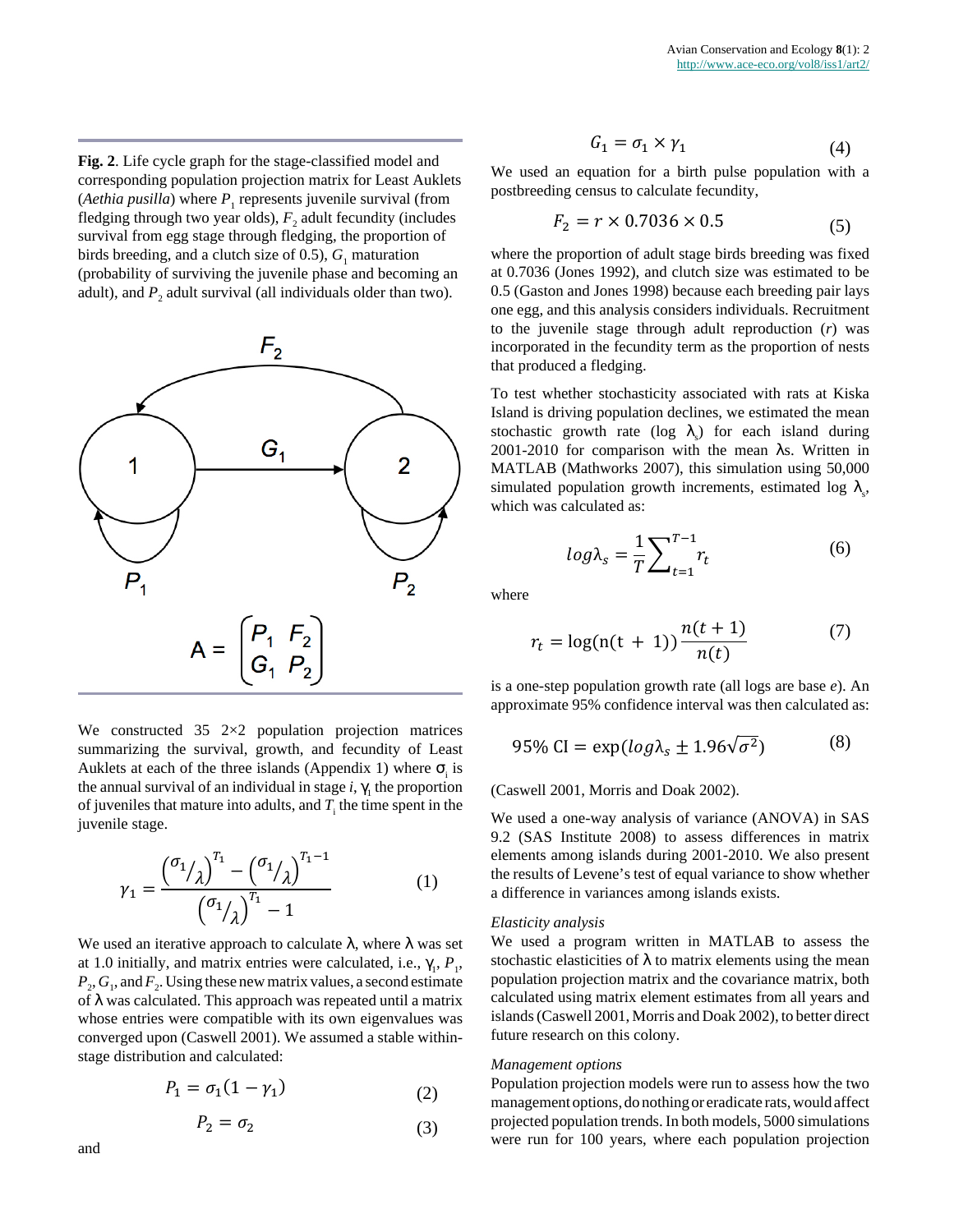matrix was given the same probability of being used in any year, and a random number generator and cumulative distribution function were used to draw matrices in each time step. All models were written in MATLAB and included an initial population comprising 60% adults and 40% juveniles, based upon the average number of age classes within each stage. We built stochasticity into our models by using vital rates estimated from observed demographic estimates.

We evaluated two management options, do nothing and eradicate rats. The do-nothing model estimated what may happen to the Least Auklet population if vital rates remain similar to those measured during 2001-2010. For comparison, the do-nothing model was also run for Buldir Island during 1990-2000 and 2001-2010, and Kasatochi Island during 1996-2000 and 2001-2006. The eradicate-rats model was run under the assumption that rats were eradicated from Kiska Island and were the sole cause of any differences in observed vital rates between Kiska, and rat-free Buldir and Kasatochi islands. Here all matrix elements from the two rat-free islands were used, i.e., Buldir Island during 1990-2010 and Kasatochi Island during 1996-2007 (Appendix 1), assuming that if rats were eradicated from Kiska Island population, trajectories would be similar to those observed at Buldir and Kasatochi islands. We compared the annual change in population size over 100 years between this model and the do-nothing model using one-way ANOVA with the null hypothesis that annual changes in population size were not different between the two management options. When significant differences were found among groups, post hoc analyses were based on Tukey's studentized range tests.

## *Population viability*

We assessed the viability of the Least Auklet population at Kiska Island by varying the number of 'bad years,' i.e., observed matrix elements from the population projection matrix from Kiska Island with the lowest  $\lambda$ , and 'good years,' i.e., observed matrix elements from Buldir and Kasatochi islands during 2000-2010 and 2000-2007, respectively (Appendix 1), in a series of population projection models written in MATLAB. 'Bad years' were added incrementally by increasing the probability of a 'bad year' occurring by 2% until the probability reached 20% of the time, and then by 5% until the probability reached 50% of the time. For each of the 17 models (0-5 bad years out of 10), 5000 simulations were run for 20 years.

## **RESULTS**

## **Least Auklet demography**

Overall, we monitored between 44 and 208 Least Auklet breeding crevices on each island in each year, for a total of 3497 breeding sites over all years. Least Auklet reproductive success ranged between 0.0923 and 0.7500 during 1990-2010, and the mean reproductive success at Buldir, Kasatochi, and Kiska islands was  $0.5704$  (95% CI = 0.5195-0.6213), 0.5531 (95%)  $CI = 0.4754 - 0.6308$ , and 0.4822 (95%  $CI = 0.3724 - 0.5920$ ), respectively. Similarly, Least Auklet reproductive success ranged between 0.0923 and 0.7647 during 2001-2010, and the mean reproductive success at Buldir, Kasatochi, and Kiska islands was 0.6037 (95% CI = 0.5131-0.6943), 0.5198 (95%  $CI = 0.4065 - 0.6331$ , and 0.4822 (95%  $CI = 0.3724 - 0.5920$ ), respectively. During 2001-2010, Kiska Island had the lowest reproductive success recorded (0.0923), and Buldir had the highest (0.7500).

Overall, between 0 and 199 individual Least Auklets were marked on each island in each year for a total of 1888 individuals over all years. The top candidate model explaining Least Auklet annual adult survival included the term  $\sigma$ (year) *p*(island\*year). This model received 68% of the total support among candidate models, whereas the second best supported model received 32% of the total support among candidate models, and included the term σ(island\*year) *p*(island\*year; Table 1). Least Auklet annual adult survival ranged between 0.6484 and 0.9749 during 1990-2010, and the mean annual adult survival at Buldir, Kasatochi, and Kiska islands was 0.8451 (95% CI = 0.8059-0.8843), 0.8490 (95% CI = 0.8132-0.8848), and 0.7985 (95% CI = 0.7266-0.8704), respectively. Similarly, Least Auklet annual adult survival ranged between 0.6484 and 0.9551 during 2001-2010, and the mean annual adult survival at Buldir, Kasatochi, and Kiska islands was 0.8535 (95% CI = 0.8063-0.9007), 0.8490 (95%  $CI = 0.7981 - 0.8999$ , and 0.7985 (95%  $CI = 0.7266 - 0.8704$ ), respectively. During 2001-2010, Kiska Island had both the highest and lowest annual adult survival  $(0.6484$  and  $0.9551)$ .

**Table 1**. Top five candidate models in comparison with the global model to assess island and year effects on survival and recapture probabilities of adult Least Auklets (*Aethia pusilla*) on Buldir, Kasatochi, and Kiska islands during 1990-2010. Model likelihood adjusted for overdispersion by  $\hat{c} = 1.7314$ .

| Candidate model                      | K  | ∆QAIC  | w.     |  |
|--------------------------------------|----|--------|--------|--|
| $\sigma$ (year) $p$ (island*year)    | 60 | 0.00   | 0.6826 |  |
| $\sigma$ (island*year)p(island*year) | 77 | 1.53   | 0.3172 |  |
| $\sigma$ (island) $p$ (island*year)  | 43 | 18.35  | 0.0001 |  |
| $\sigma(.)p$ (island*year)           | 41 | 21.86  | 0.0000 |  |
| $\sigma$ (island*year) $p$ (island)  | 57 | 138.44 | 0.0000 |  |

## **Population model**

#### *Basic matrix analyses*

Overall, we found that Kiska Island had the lowest mean  $λ$ , the lowest matrix element estimates, and highest variances during 2001-2010 (Table 2). However, we found no significant differences in  $\lambda$ s among islands during these years (F<sub>2,19</sub> = 1.53,  $p = 0.24$ ), and no evidence of differences among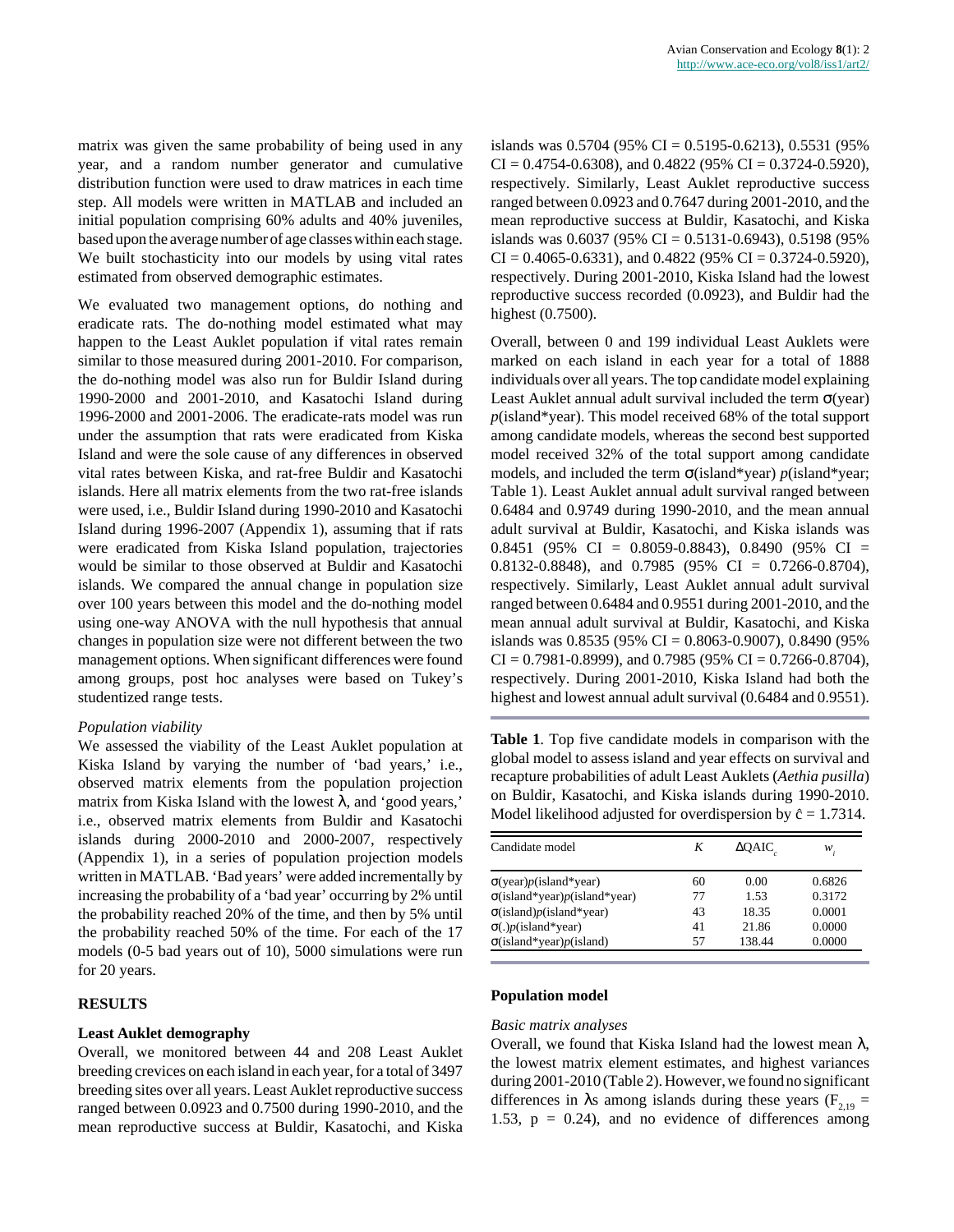| <b>Table 2.</b> Summary statistics of the eight years of vital rates $(P_1$ juvenile survival, $F_2$ adult fecundity, $G_1$ maturation, and $P_2$ adult |
|---------------------------------------------------------------------------------------------------------------------------------------------------------|
| survival) used in our population projection matrices from Buldir, Kasatochi, and Kiska islands estimated during 2001-2010 (actual                       |
| estimates are for the years 2002 to 2009).                                                                                                              |

|              | Buldir |               |          | Kasatochi |               |          | Kiska  |               |          |
|--------------|--------|---------------|----------|-----------|---------------|----------|--------|---------------|----------|
|              | Mean   | Min-Max       | Variance | Mean      | Min-Max       | Variance | Mean   | Min-Max       | Variance |
| Р.           | 0.4614 | 0.3994-0.5035 | 0.0011   | 0.4558    | 0.4059-4842   | 0.0011   | 0.4301 | 0.3542-0.5129 | 0.0030   |
| F,           | 0.2124 | 0.1187-0.2639 | 0.0021   | 0.1829    | 0.1362-0.2559 | 0.0021   | 0.1669 | 0.0325-0.2252 | 0.0040   |
| G.           | 0.3920 | 0.3283-0.4445 | 0.0013   | 0.3932    | 0.3567-0.4195 | 0.0006   | 0.3740 | 0.2942-0.4422 | 0.0032   |
| $P_{\gamma}$ | 0.8535 | 0.7277-0.9354 | 0.0046   | 0.84900   | 0.7626-0.9037 | 0.0034   | 0.8041 | 0.6484-0.9551 | 0.0122   |
| Λ            | .0050  | 0.8851-1.1072 | 0.0046   | 0.9843    | 0.8678-1.0517 | 0.0063   | 0.9258 | 0.7805-1.1078 | 0.0130   |

variances (Levene's test  $F_{2,17} = 1.45$ , p = 0.26). Additionally, we found no significant differences between mean estimates of juvenile survival ( $P_1$ :  $F_{2,19} = 1.10$ ,  $p = 0.36$ ), maturation ( $G_1$ :  $F_{2,19} = 0.43$ , p = 0.66), fecundity ( $F_2$ :  $F_{2,19} = 1.44$ , p = 0.26), or adult survival  $(P_2: F_{2,19} = 0.74, p = 0.49)$  among islands.

We found mean  $log \lambda_s$  of 0.9994 (0.9988-0.999), 0.9823 (0.9816-0.9829), and 0.9245 (0.9236-0.9254) for Buldir, Kasatochi, and Kiska islands, respectively. In every case log  $\lambda_{\rm s}$  was slightly lower than the corresponding mean  $\lambda$  (1.0050) [0.9580-1.0520], 0.9843 [0.9145-1.0541], and 0.9258 [0.8413-1.0103]), but not statistically different based upon overlapping confidence intervals.

## *Elasticity analysis*

Stochastic elasticity analysis of the population projection matrices revealed that  $\lambda$  was most sensitive to changes in adult survival  $(P_2)$ , and least sensitive to changes in fecundity  $(F_2)$ , juvenile survival  $(P_1)$ , and maturation  $(G_1; \text{Table 3}).$ 

#### *Management options*

The mean annual proportional change in population size among all islands and timeframes, and the Kiska Island eradicate-rats model were significantly different  $(F_{5,599} = 1521.71, p < 0.001)$ , as were all pairwise comparisons. At Kiska, a 78% reduction in population size in 20 years, and  $a > 99\%$  reduction in population size over 100 years were predicted, a much greater rate of decrease than was predicted at any other island group (Figs. 3, 4). The eradicate-rats management scenario predicted a 24% reduction in population size over 20 years, and a 60% reduction in population over 100 years (Fig. 4), a significant improvement over the current population projections.

## *Population viability*

Our population viability model showed that with as little as a 6% chance of a 'bad year' in a 10-year period, a reduction in population size of over 20% in 20 years may occur (Fig. 5). Furthermore, with as few as 1 'bad year' out of 10, i.e., a 10% chance of a 'bad year' occurring in any 10-year period, the population may experience a population reduction of at least 35% (Fig. 5).

**Table 3**. Mean Least Auklet (*Aethia pusilla*) vital rate values calculated using data collected at Buldir (1990-2010), Kasatochi (1996-2007), and Kiska (2001-2010) islands, Alaska, and stochastic elasticities ( $n = 35$ ).

| Vital Rate                    | Mean Value | Elasticity |  |
|-------------------------------|------------|------------|--|
| $P_1$ , juvenile survival     | 0.4513     | 0.0956     |  |
| $F_{2}$ , adult fecundity     | 0.1922     | 0.1117     |  |
| $G_i$ , maturation            | 0.3871     | 0.1118     |  |
| $P_{\alpha}$ , adult survival | 0.8384     | 0.6648     |  |

**Fig. 3**. Comparison of mean annual proportional change in population size over 100 years at Buldir Island in 1990-2000 and 2001-2010; Kasatochi Island in 1996-2000 and 2001-2006; and Kiska Island Alaska, under current demographic conditions and the hypothesized 'eradicate rats' management plan for Least Auklets (*Aethia pusilla*). Data are shown as means  $\pm$  95% CIs.

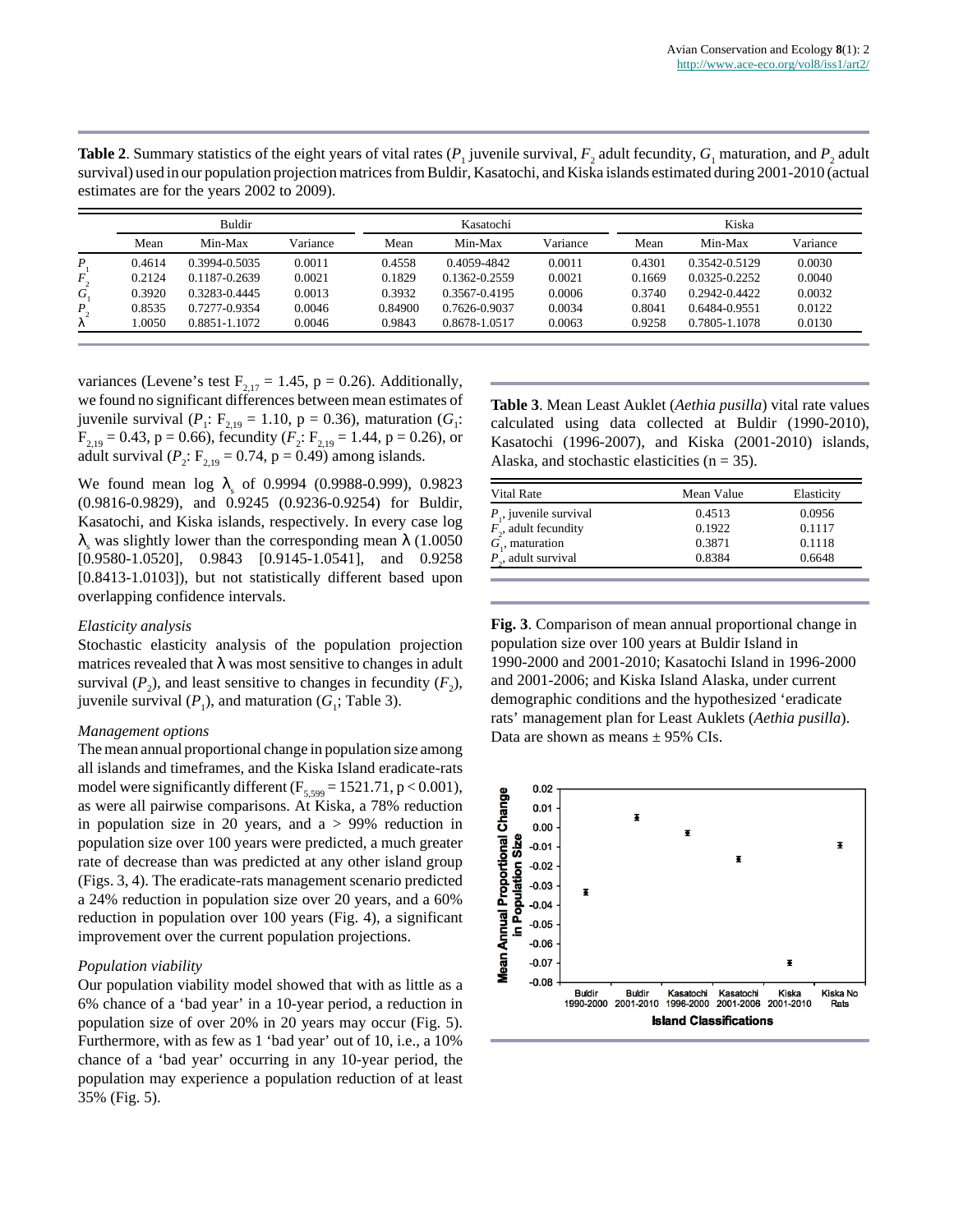**Fig. 4**. Comparison of projected changes in population size over 100 years at Buldir, Kasatochi, and Kiska islands, Alaska, under current demographic conditions and the hypothesized 'eradicate rats' management plan for Least Auklets (*Aethia pusilla*).



**Fig. 5**. Comparison of the projected proportional change in population size of Least Auklets (*Aethia pusilla*) at Kiska Island, Alaska, shown as means for 17 population projection matrices with an increasing number of 'bad years,' i.e., years with the lowest observed population growth rate at Kiska Island. All other matrices were constructed using data recorded at Kasatochi and Buldir islands during 2000-2010.



## **DISCUSSION**

Least Auklets make up on average 11% of Norway rat diet at the Kiska Island auklet colony, but direct evidence of rat predation on Least Auklets is not abundant (Major et al. 2006, 2007, Eggleston 2010). Nevertheless, there are no other known significant threats to Least Auklets unique to Kiska Island, for example, no interactions with fisheries bycatch or light attraction, and although reproductive performance fluctuates somewhat due to variability in ocean productivity, cases of breeding failure are rare and not attributed to food availability (Major et al. 2006, Bond et al. 2012). Our population model revealed that both the Least Auklet mean  $\lambda$  and log  $\lambda_{\text{\tiny S}}$  at Kiska Island were not statistically different than those observed at rat-free colonies, but the mean annual change in population size was greatest at Kiska Island. It is important to note that our sample sizes at Kiska Island are low and this may contribute to our nonsignificant results. The alternative hypothesis that the observed stronger declines at Kiska Island are simply the result of lower vital rates cannot be rejected. However, given  $\lambda$  is most sensitive to changes in annual adult survival and at Kiska Island, this variable was the highest and lowest observed among the three islands, i.e., displaying more variability than observed at Buldir and Kasatochi islands, the predicted population decline of Least Auklets breeding at Kiska Island is likely occurring because of increased variability in vital rates, not simply lower rates. The predicted 7% mean annual decrease in population size at Kiska Island is equivalent to losing ~84,000 breeding individuals each year, equivalent to 60% of the breeding population at Buldir Island, or almost six times the breeding population at Kasatochi Island.

Recent studies have linked oceanographic indices with seabird reproductive success and survival (Jones et al. 2002, 2007, Hipfner 2008, Wolf et al. 2009, Bond et al. 2011). As global climate changes, extremes in oceanographic conditions may become more frequent (Timmermann et al. 1999). There is very little variation in life history and breeding characteristics within temperate and polar seabirds, including Least Auklets, e.g., clutch size and timing of breeding. They are therefore less likely to be able to withstand perturbations caused by either introduced predators or changes in climatic or oceanographic conditions than species that exhibit a higher degree of biocomplexity in these characteristics (Hilborn et al. 2003). The additive effects of increased climate variability and introduced rats at Kiska Island may make this population extremely vulnerable. Furthermore, auklet demography at all three islands is affected by ocean climate and oceanography that forces North Pacific ocean productivity, and could explain population dynamics at all islands (Jones et al. 2002, Bond et al. 2011). Among the three islands included in this study, Kasatochi volcano erupted in 2008, following at least 100 years of dormancy, covering the colony site with a thick layer of ash and blocking most auklet crevices (Williams et al. 2010). At Kiska volcano, major eruptions in the 1960s produced virtually unlimited numbers of auklet breeding sites in the vast dome of porous lava at Sirius Point, where near complete breeding failure occurred in 2001 and 2002 in the presence of abundant introduced rats (Major et al. 2006). Such failure has never occurred on any island except Kiska (Bond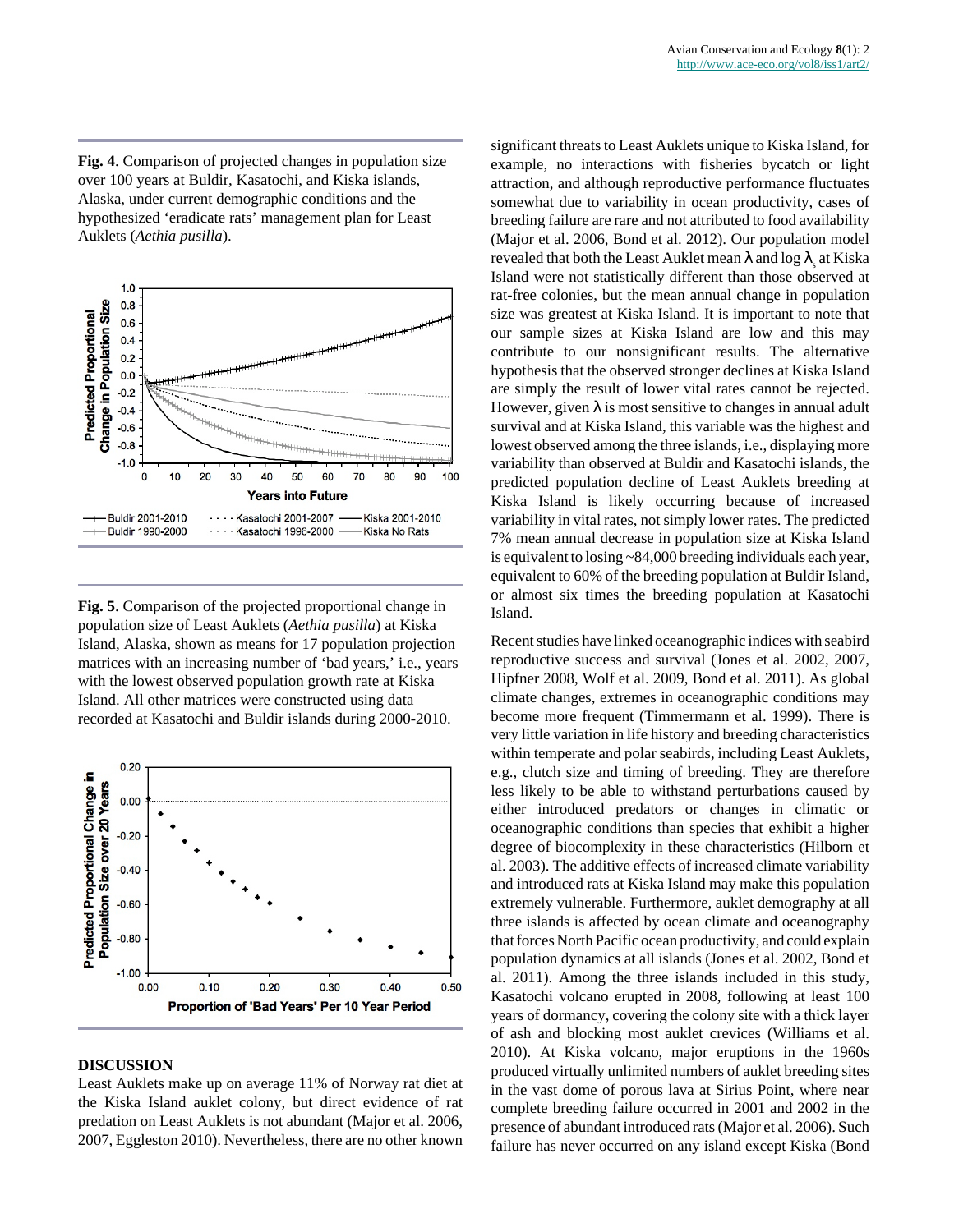et al. 2011). Thus, although the forecasted declines in auklet populations at Kasatochi and Buldir islands can be related to North Pacific-wide ocean productivity issues affecting all islands, or perhaps unknown local factors, such as gull predation or vegetation encroachment, the major demographic issue is limited to Kiska and is coincident with rats (Major et al. 2006).

Because Least Auklets apparently experience very similar environmental conditions across the Aleutian Islands (Bond et al. 2011, 2012), the only differences among Buldir, Kasatochi, and Kiska islands are the amount of available breeding habitat, i.e., rock crevices, and the presence of rats at Kiska Island. The auklet colonies at Buldir and formerly Kasatochi islands have experienced habitat loss because of encroaching vegetation. Qualitative estimates of this population decline at Buldir Island are approximately 20% over 20 years, for Least Auklets, (I. L. Jones, *personal observation*), similar to our model prediction of 26% over 20 years. Arctic fox eradications at Kasatochi and Kiska islands, 1984 and 1987 respectively, likely had different effects. At Kasatochi Island, breeding birds were released from predation but encroaching vegetation limited their population, similar to our predicted decrease of 23% over 20 years. At Kiska Island, the eradication of introduced foxes likely released rats from predation pressure, escalating their effects on auklets, similar to our predicted decrease of 78% over 20 years.

The auklet colony at Kiska Island encompasses an area of approximately 2 km² and is situated on two lava domes, one recent (1960s), the other older and from the 19th century (Coats et al. 1961, Simkin et al. 1981, Major et al. 2006). Although there are a very large number of birds breeding here and there are areas with encroaching vegetation, available habitat is presumably not limiting (authors' *personal observations*). Therefore, if rats had no effect on Least Auklets, we would expect the population trajectory at Kiska Island to be at least similar to that seen at Buldir and Kasatochi islands, or to show an increase as individuals emigrate from colonies with encroaching vegetation. Our model revealed large differences in projected population trends over 20 years between Kiska Island and the two other colonies, consistent with a factor unique to Kiska Island, such as predation and disturbance by introduced Norway rats.

Least Auklets sit at the slow end of the demographic 'slowfast' continuum; they are a 'survivor' or k-selected species exhibiting delayed reproduction and high investment in their offspring (Sæther et al. 1996). As our elasticity analysis confirmed, adult survival in this type of species is normally the most important vital rate determining  $λ$ . Our viability analysis demonstrated that with as little as a 10% chance of a 'bad year' occurring in any 10-year period, i.e., years with  $\lambda \le 0.78$ , which occurred in 2006 at Kiska Island, the population might experience a decline of at least 35% over 20 years, a foreboding projection in the face of increased climatic variation and the continued presence of rats.

Our results support the notion that introduced predators can have large negative effects on large seemingly healthy populations. Understanding how increased variance in demographic vital rates influences population growth rate is important for making management decisions. Specifically, the Least Auklet breeding population at Kiska Island is extremely important because it encompasses at least half of the Aleutian Islands' population, and about 4 to 6% of the global population of Least Auklets (Gaston and Jones 1998). Differences in spatial and temporal rat abundance and distribution, and the extreme size of the breeding auklet population at Kiska Island add complexity to this system, and may contribute to both under or over estimations of Least Auklet survival and fecundity at different parts of the auklet colony (Eggleston 2010). Because  $\lambda$  was revealed to be most sensitive to estimates of adult survival, continued monitoring and assessment of this colony's viability is crucial, along with continued attention to the potential negative effects of increased variance in vital rates at this colony. Our results provide support for immediate actions to safeguard this important population through the eradication of introduced Norway rats. Because the Crested Auklet population at Kiska Island is similarly exposed (Bond et al. 2013), eradication would likely benefit this species as well as freeing this remote island's fragile ecosystem from the burden of this alien invasive predator.

The removal of introduced species from islands, including rats, is often considered one of the most powerful tools in conservation biology. To date, there have been over 787 successful animal eradications from over 582 islands, including 284 rodent eradications (Howald et al. 2007, Donlan and Wilcox 2008, Island Conservation 2010). Improving techniques and experience have led to successful eradications at sequentially larger islands, the largest being Campbell Island, New Zealand at 11,300 ha (McClelland and Tyree 2002). The successful eradication of rats in 2008 from Hawadax Island, formerly Rat Island (2671 ha), located 43 km southeast of Kiska Island, proved that rat eradication is feasible in the Western Aleutian Islands. Kiska Island, at 27,769 ha, is over twice the land area of Campbell Island, but is well within the island size for currently planned rat eradications, e.g., South Georgia Island, 167 km long with rat eradication commencing in 2012. Though a number of factors influence auklet populations, e.g., climate change and vegetation succession, introduced rats are the largest and most easily solvable problem.

*Responses to this article can be read online at:* <http://www.ace-eco.org/issues/responses.php/564>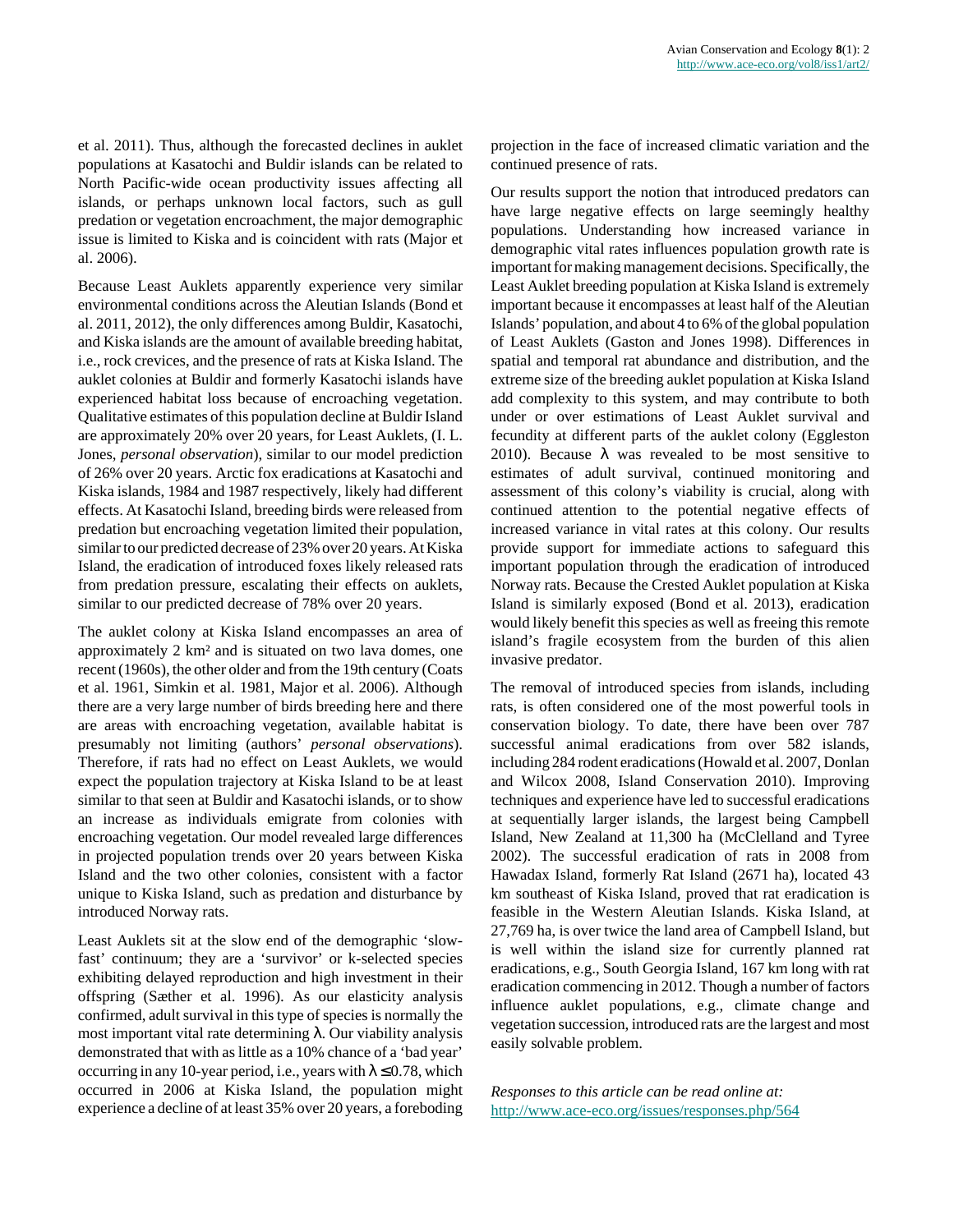## **Acknowledgments:**

*We are sincerely grateful to numerous field technicians who helped collect the data used in this analysis at all three islands. Multiyear efforts of several people are indicated with a dagger (†). E. Andersen†, M. Barrett, D. Barton, G. Beyersdorf†, C. Brake, K. Brenneman, R. Buchheit†, D. Clutter, J. Daniels, E. Drew, B. Drummond†, A. Durand, J. Dussureault†, K. Elkin, C. Eggleston, J. Fischer†, J.C. Ford, S. Freeman†, C. Gray, M. Grinnell, M. Hipfner, S. Hootman, N. Jones, T. Joyce†, P. Kappes, B. Keller, S. Kennedy, S. Kissler, H. Knechtel†, N. Konyukhov, S. Lantz, A. Larned, K. Lindquist, G. Loh, S. Lorenz, J. Marais, M. McClintock, L. Meehan, K. Morrison, J. Mueller, H. Munro †, M. Murphy†, R. Orben, M. Ortwerth, A. Palmer, L. Parker, A. Patrick, K. Payne, E. Penney†, J. Petersen, D. Pirie-Hay, D. Rehder, H. Renner†, A. Ritchie, N. Rojek†, K. Russell, P. Ryan, G. Samson, S. Sapora, C. Schlawe, N. Seferovic, K. Shea, E. Sommer, L. Spitler†, A. Stoertz, A. Stover, S. Syria †, G. Thomson, S. Tucker, C. VanStratt, R. Walder, A. Wang, H. Walsh, and A. Will. We are especially grateful to the Alaska Maritime National Wildlife Refuge (AMNWR), who provided financial and logistical support. In particular, we would like to thank the captain and crews of the vessel Tiglax for providing transportation to Kiska Island and V. Byrd, A. Sowls, L. Spitler, and J. Williams for their invaluable guidance and aid throughout this study. Thanks to A. Edwards, B. Roitberg, G. Robertson, and A. Chubaty for helpful comments and guidance with this model and MATLAB, and anonymous reviewers for comments on earlier versions of this manuscript. The Natural Sciences and Engineering Research Council of Canada, North Pacific Research Board, Alaska Maritime National Wildlife Refuge, and Northern Scientific Training Program of the Department of Aboriginal Affairs and Northern Development of Canada provided financial support for this research.*

## **LITERATURE CITED**

Akaike, H. 1974. A new look at the statistical model identification. *IEEE Transactions on Automatic Control* 19:716-723.

Anderson, D. R., and K. P. Burnham. 1999. General strategies for the analysis of ringing data. *Bird Study* 46:261-270. [http://](http://dx.doi.org/10.1080/00063659909477253) [dx.doi.org/10.1080/00063659909477253](http://dx.doi.org/10.1080/00063659909477253)

Bédard, J. 1969. Feeding of Least, Crested, and Parakeet Auklets around St. Lawrence Island, Alaska. *Canadian Journal of Zoology* 47:1025-1050. <http://dx.doi.org/10.1139/z69-166>

Bond, A. L., and I. L. Jones. 2008. *Demography of auklets Aethia spp. in relation to introduced Norway rats Rattus norvegicus at Kiska Island, Aleutian Islands, Alaska in 2008*. U.S. Fish and Wildlife Service Report AMNWR, Homer, Alaska, USA.

Bond, A. L., I. L. Jones, S. S. Seneviratne, and S. B. Muzaffar. 2013. Least Auklet (*Aethia pusilla*). *In* A. Poole, editor. *The birds of North America*, Number 69. Cornell Lab of Ornithology, Ithaca, New York, USA.

Bond, A. L., I. L. Jones, W. J. Sydeman, H. L. Major, S. Minobe, J. C. Williams, and G. V. Byrd. 2011. Reproductive success of planktivorous seabirds in the North Pacific is related to ocean climate on decadal scales. *Marine Ecology Progress Series* 424:205-218.<http://dx.doi.org/10.3354/meps08975>

Bond, A. L., I. L. Jones, J. C. Wiliams, and G. V. Byrd. 2012. Diet of auklet chicks in the Aleutian Islands, Alaska: similarity among islands, interspecies overlap, and relationships to ocean climate. *Journal of Ornithology* 153:115-129. [http://dx.doi.](http://dx.doi.org/10.1007/s10336-011-0704-3) [org/10.1007/s10336-011-0704-3](http://dx.doi.org/10.1007/s10336-011-0704-3)

Bond, A. L., I. L. Jones, J. C. Williams, and G. V. Byrd. 2013. Survival and reproductive success of Crested Auklets (*Aethia cristatella*) in the presence of introduced Norway rats (*Rattus norvegicus*). *Marine Ornithology*, *in press*.

Buchheit, R. M., and J. C. Ford. 2008. *Biological monitoring in the Aleutian Islands, Alaska in 2008: summary appendices*. U.S. Fish and Wildlife Service Report AMNWR 08/12, Homer, Alaska, USA. [online] URL: [http://avo.alaska.edu/](http://avo.alaska.edu/downloads/reference.php?citid=4483) [downloads/reference.php?citid=4483](http://avo.alaska.edu/downloads/reference.php?citid=4483)

Burnham, K. P., and D. R. Anderson. 2002. *Model selection and multimodel inference: a practical information-theoretic approach*. Second edition. Springer-Verlag, New York, New York, USA.

Byrd, G. V., H. M. Renner, and M. Renner. 2005. Distribution patterns and population trends of breeding seabirds in the Aleutian Islands. *Fisheries Oceanography* 14:139-159. [http://](http://dx.doi.org/10.1111/j.1365-2419.2005.00368.x) [dx.doi.org/10.1111/j.1365-2419.2005.00368.x](http://dx.doi.org/10.1111/j.1365-2419.2005.00368.x)

Caswell, H. 2001. *Matrix population models: construction, analysis, and interpretation*. Second edition. Sinauer Associates, Sunderland, Massachusetts, USA.

Coats, R. R., W. H. Nelson, R. Q. Lewis, and H. A. Powers. 1961. *Geologic reconnaissance of Kiska Island, Aleutian Islands, Alaska*. U.S. Government Printing Office. Washington, D. C., USA.

Doak, D. F., W. F. Morris, C. Pfister, B. E. Kendall, and E. M. Bruna. 2005. Correctly estimating how environmental stochasticity influences fitness and population growth. *American Naturalist* 166:E14-E21. <http://dx.doi.org/10.1086/430642>

Donlan, C. J., and C. Wilcox. 2008. Integrating invasive mammal eradications and biodiversity offsets for fisheries bycatch: conservation opportunities and challenges for seabirds and sea turtles. *Biological Invasions* 10:1053-1060. <http://dx.doi.org/10.1007/s10530-007-9183-0>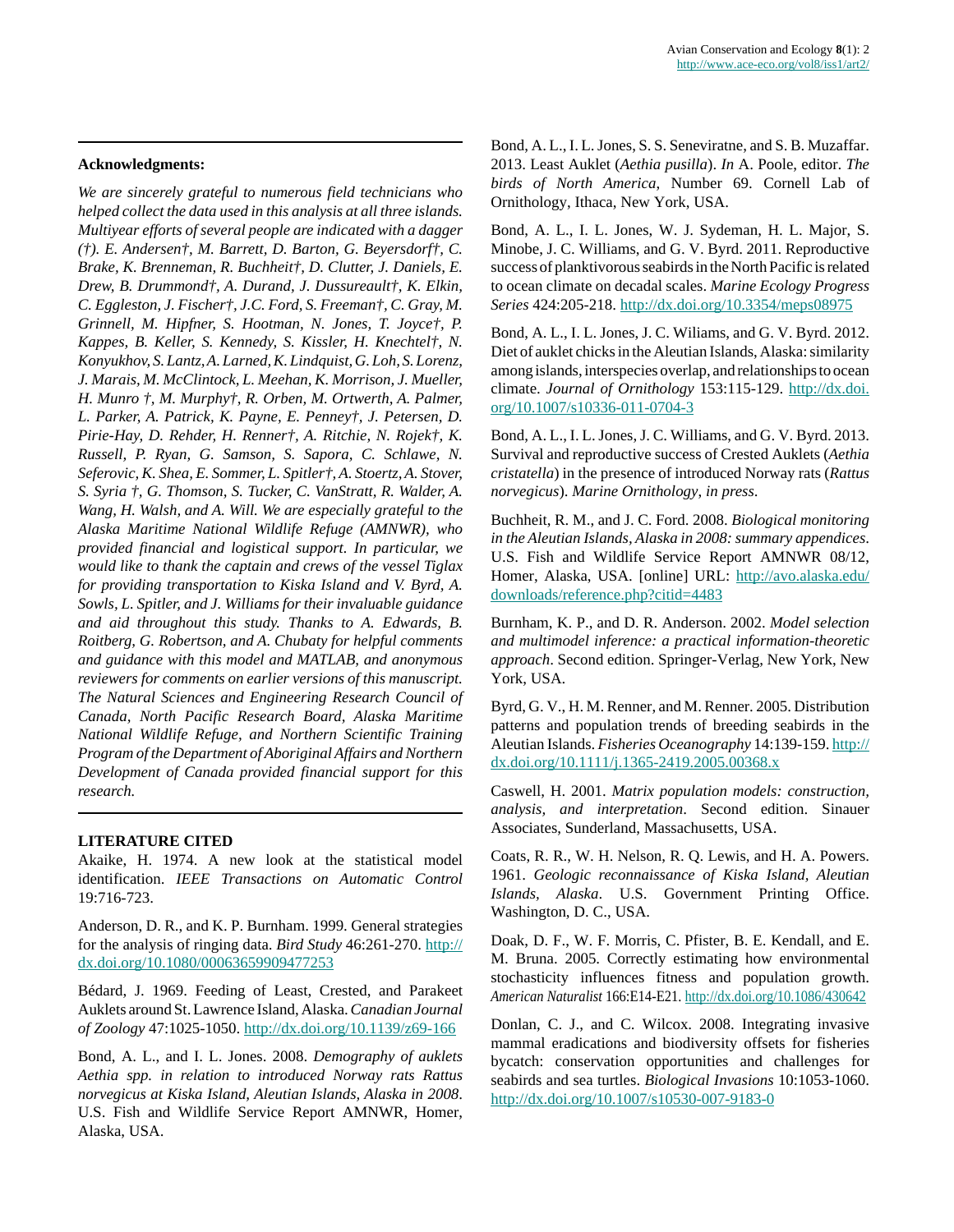Ebbert, S., and G. V. Byrd. 2002. Eradications of invasive species to restore natural biological diversity on Alaska Maritime National Wildlife Refuge. Pages 102-109 *in* C. R. Veitch, and M. N. Clout, editors. *Turning the tide: the eradication of invasive species.* IUCN SSC Invasive Species Specialist Group. International Union for the Conservation of Nature, Gland, Switzerland.

Eggleston, C. 2010. *Ecology of Norway rats (*Rattus norvegicus*) in relation to conservation and management of seabirds on Kiska Island, Aleutian Islands, Alaska 2005-2006*. Thesis. Memorial University of Newfoundland, St. John's, Newfoundland, Canada.

Gaston, A. J., and I. L. Jones. 1998. *The auks: Alcidae.* Oxford University Press, New York, New York, USA.

Hedgren, S. 1980. Reproductive success of guillemots *Uria aalge* on the island of Stora Karlso. *Ornis Fennica* 57:49-57.

Heppell, S. S., H. Caswell, and L. B. Crowder. 2000. Life histories and elasticity patterns: perturbation analysis for species with minimal demographic data. *Ecology* 81:654-665. [http://dx.doi.org/10.1890/0012-9658\(2000\)081\[0654:LHAEPP\]](http://dx.doi.org/10.1890/0012-9658(2000)081[0654:LHAEPP]2.0.CO;2) [2.0.CO;2](http://dx.doi.org/10.1890/0012-9658(2000)081[0654:LHAEPP]2.0.CO;2)

Hilborn, R., T. P. Quinn, D. E. Shindler, and D. E. Rogers. 2003. Biocomplexity and fisheries sustainability. *Proceedings of the National Academy of Sciences of the United States of America* 100:6564-6568. <http://dx.doi.org/10.1073/pnas.1037274100>

Hipfner, J. M. 2008. Matches and mismatches: ocean climate, prey phenology and breeding success in a zooplanktivorous seabird. *Marine Ecology Progress Series* 368:295-304. [http://](http://dx.doi.org/10.3354/meps07603) [dx.doi.org/10.3354/meps07603](http://dx.doi.org/10.3354/meps07603)

Howald, G., C. J. Donlan, J. P. Galvan, J. C. Russell, J. Parkes, A. Samaniego, Y. Wang, D. Veitch, P. Genovesi, M. Pascal, A. Saunders, and B. Tershy. 2007. Invasive rodent eradications on islands. *Conservation Biology* 21:1258-1268. [http://dx.doi.](http://dx.doi.org/10.1111/j.1523-1739.2007.00755.x) [org/10.1111/j.1523-1739.2007.00755.x](http://dx.doi.org/10.1111/j.1523-1739.2007.00755.x)

Island Conservation. 2010. *Global islands invasive vertebrate eradication database.* Island Conservation, Santa Cruz, California, USA.

Jones, I. L. 1992. Colony attendance of Least Auklets at St. Paul Island, Alaska - implications for population monitoring. *Condor* 94:93-100.<http://dx.doi.org/10.2307/1368799>

Jones, I. L. 1993. Sexual differences in bill shape and external measurements of Crested Auklets. *Wilson Bulletin* 105:525-529.

Jones, I. L., F. M. Hunter, and G. J. Robertson. 2002. Annual adult survival of Least Auklets (Aves, Alcidae) varies with large-scale climatic conditions of the North Pacific Ocean. *Oecologia* 133:38-44.<http://dx.doi.org/10.1007/s00442-002-0991-8>

Jones, I. L., F. M. Hunter, G. J. Robertson, J. C. Williams, and G. V. Byrd. 2007. Covariation among demographic and climate parameters in Whiskered Auklets *Aethia pygmaea*. *Journal of Avian Biology* 38:450-461. [http://dx.doi.](http://dx.doi.org/10.1111/j.0908-8857.2007.03895.x) [org/10.1111/j.0908-8857.2007.03895.x](http://dx.doi.org/10.1111/j.0908-8857.2007.03895.x)

Jones, I. L., and R. Montgomerie. 1992. Least Auklet ornaments - do they function as quality indicators. *Behavioral Ecology and Sociobiology* 30:43-52. [http://dx.doi.org/10.1007/](http://dx.doi.org/10.1007/BF00168593) [BF00168593](http://dx.doi.org/10.1007/BF00168593)

Knudtson, E. P., and G. V. Byrd. 1982. Breeding biology of Crested, Least, and Whiskered Auklets on Buldir Island, Alaska. *Condor* 84:197-202.<http://dx.doi.org/10.2307/1367671>

Kondratyev, A. Y., N. M. Litvinenko, Y. V. Shibaev, P. S. Vyatkin, and L. F. Kondratyeva. 2000. The breeding seabirds of the Russian Far East. Pages 37-82 *in* A. Y. Kondratyev, N. M. Litvinenko, and G. W. Kaiser, editors. *Seabirds of the Russian Far East.* Canadian Wildlife Service Special Publication, Ottawa, Ontario, Canada.

Lebreton, J. D., K. P. Burnham, J. Clobert, and D. R. Anderson. 1992. Modeling survival and testing biological hypotheses using marked animals: a unified approach with case-studies. *Ecological Monographs* 62:67-118. [http://dx.doi.](http://dx.doi.org/10.2307/2937171) [org/10.2307/2937171](http://dx.doi.org/10.2307/2937171)

Lefkovitch, L. P. 1965. The study of population growth in organisms grouped by stages. *Biometrics* 21:1-18. [http://dx.](http://dx.doi.org/10.2307/2528348) [doi.org/10.2307/2528348](http://dx.doi.org/10.2307/2528348)

Lewontin, R. C., and D. Cohen. 1969. On population growth in a randomly varying environment. *Proceedings of the National Academy of Sciences of the United States of America* 62:1056-1060.<http://dx.doi.org/10.1073/pnas.62.4.1056>

Major, H. L., and I. L. Jones. 2005. Distribution, biology and prey selection of the introduced Norway rat *Rattus norvegicus* at Kiska Island, Aleutian Islands, Alaska. *Pacific Conservation Biology* 11:105-113.

Major, H. L., I. L. Jones, G. V. Byrd, and J. C. Williams. 2006. Assessing the effects of introduced Norway rats (*Rattus norvegicus*) on survival and productivity of Least Auklets (*Aethia pusilla*). *Auk* 123:681-694. [http://dx.doi.](http://dx.doi.org/10.1642/0004-8038(2006)123[681:ATEOIN]2.0.CO;2) [org/10.1642/0004-8038\(2006\)123\[681:ATEOIN\]2.0.CO;2](http://dx.doi.org/10.1642/0004-8038(2006)123[681:ATEOIN]2.0.CO;2)

Major, H. L., I. L. Jones, M. R. Charette, and A. W. Diamond. 2007. Variations in the diet of introduced Norway rats (*Rattus norvegicus*) inferred using stable isotope analysis. *Journal of Zoology (London)* 271:463-468. [http://dx.doi.org/10.1111/](http://dx.doi.org/10.1111/j.1469-7998.2006.00230.x) [j.1469-7998.2006.00230.x](http://dx.doi.org/10.1111/j.1469-7998.2006.00230.x)

Mathworks. 2007. *MATLAB,* version 7.4.0. Mathworks, Natick, Massachusetts, USA.

McClelland, P., and P. Tyree. 2002. Eradication: the clearance of Campbell Island. *New Zealand Geographic* 58:86-94.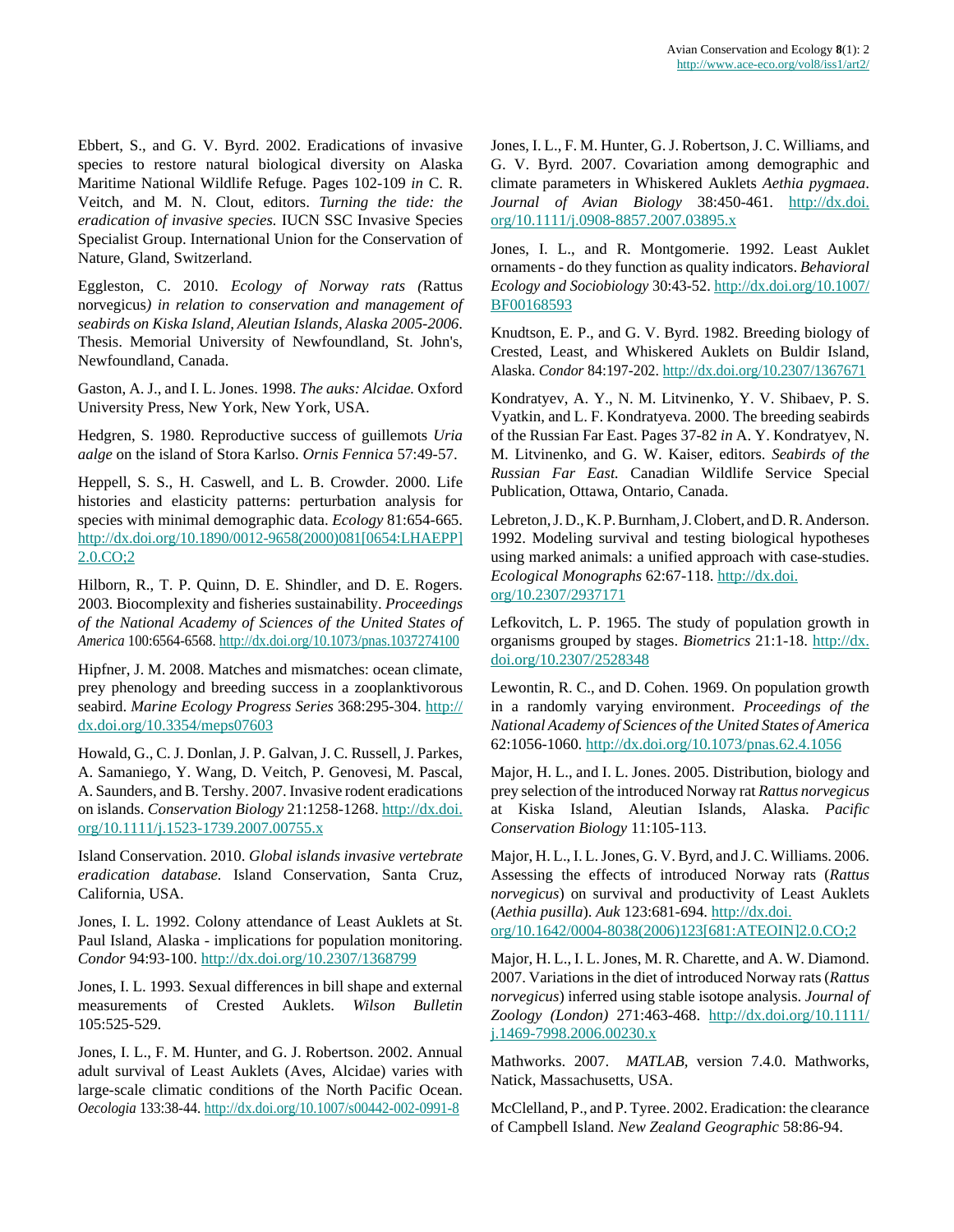Morris, W. F., and D. F. Doak. 2002. *Quantitative conservation biology: theory and practice of population viability analysis.* Sinauer Associates, Sunderland, Massachusetts, USA.

Morris, W. F., S. Tuljapurkar, C. V. Haridas, E. S. Menges, C. C. Horvitz, and C. A. Pfister. 2006. Sensitivity of population growth rate to demographic variability within and between phases of the disturbance cycle. *Ecology Letters* 9:1331-1341. <http://dx.doi.org/10.1111/j.1461-0248.2006.00988.x>

Murie, O. J. 1959. *Fauna of the Aleutian Islands and Alaska Peninsula*. U.S. Fish and Wildlife Service, Washington, D. C., USA. <http://dx.doi.org/10.3996/nafa.61.0001>

Payne, K. J. 2008. *Biological monitoring at Buldir Island, Alaska in 2008: summary appendices*. U.S. Fish and Wildlife Service Report AMNWR 08/12, Homer, Alaska, USA.

Piatt, J. F., B. D. Roberts, and S. A. Hatch. 1990. Colony attendance and population monitoring of Least and Crested Auklets on St. Lawrence Island, Alaska. *Condor* 92:97-106. <http://dx.doi.org/10.2307/1368387>

Rayner, M. J., M. E. Hauber, M. J. Imber, R. K. Stamp, and M. N. Clout. 2007. Spatial heterogeneity of mesopredator release within an oceanic island system. *Proceedings of the National Academy of Sciences of the United States of America* 104:20862-20865.<http://dx.doi.org/10.1073/pnas.0707414105>

SAS Institute. 2008. *SAS/STAT® 9.2 User's Guide.* SAS Institute, Cary, North Carolina, USA.

Sæther, B. E., T. H. Ringsby, and E. Røskaft. 1996. Life history variation, population processes and priorities in species conservation: towards a reunion of research paradigms. *Oikos* 77:217-226.<http://dx.doi.org/10.2307/3546060>

Simkin, T., L. Seibert, L. McCelland, D. Bridge, C. Newhall, and J. H. Latter. 1981. *Volcanoes of the world a regional directory, gazetteer and chronology of volcanism during the last 10,000 years.* Hutchinson Ross, Stroudsburg, Pennsylvania, USA.

Timmermann, A., J. Oberhuber, A. Bacher, M. Esch, M. Latif, and E. Roeckner. 1999. Increased El Niño frequency in a climate model forced by future greenhouse warming. *Nature* 398:694-697.<http://dx.doi.org/10.1038/19505>

Tucker, S. J., A. P. Will, A. X. Wang, and B. A. Drummond. 2010. *Biological monitoring at Buldir Island, Alaska in 2010*. U.S. Fish and Wildlife Service Report AMNWR, Homer, Alaska, USA.

White, G. C., and K. P. Burnham. 1999. Program MARK: survival estimation from populations of marked animals. *Bird Study* 46:120-139.<http://dx.doi.org/10.1080/00063659909477239>

Wiese, F. K., G. J. Robertson, and A. J. Gaston. 2004. Impacts of chronic oil pollution and the murre hunt in Newfoundland on Thick-billed Murre *Uria lomvia* populations in the eastern Canadian Arctic. *Biological Conservation* 116:205-216. [http://dx.doi.org/10.1016/S0006-3207\(03\)00191-5](http://dx.doi.org/10.1016/S0006-3207(03)00191-5)

Williams, J. C., B. A. Drummond, and R. T. Buxton. 2010. Initial effects of the August 2008 volcanic eruption on breeding birds and marine mammals at Kasatochi Island, Alaska. *Arctic, Antarctic, and Alpine Research* 42:306-314. <http://dx.doi.org/10.1657/1938-4246-42.3.306>

Wolf, S. G., W. J. Sydeman, J. M. Hipfner, C. L. Abraham, B. R. Tershy, and D. A. Croll. 2009. Range-wide reproductive consequences of ocean climate variability for the seabird Cassin's Auklet. *Ecology* 90:742-753. [http://dx.doi.](http://dx.doi.org/10.1890/07-1267.1) [org/10.1890/07-1267.1](http://dx.doi.org/10.1890/07-1267.1)